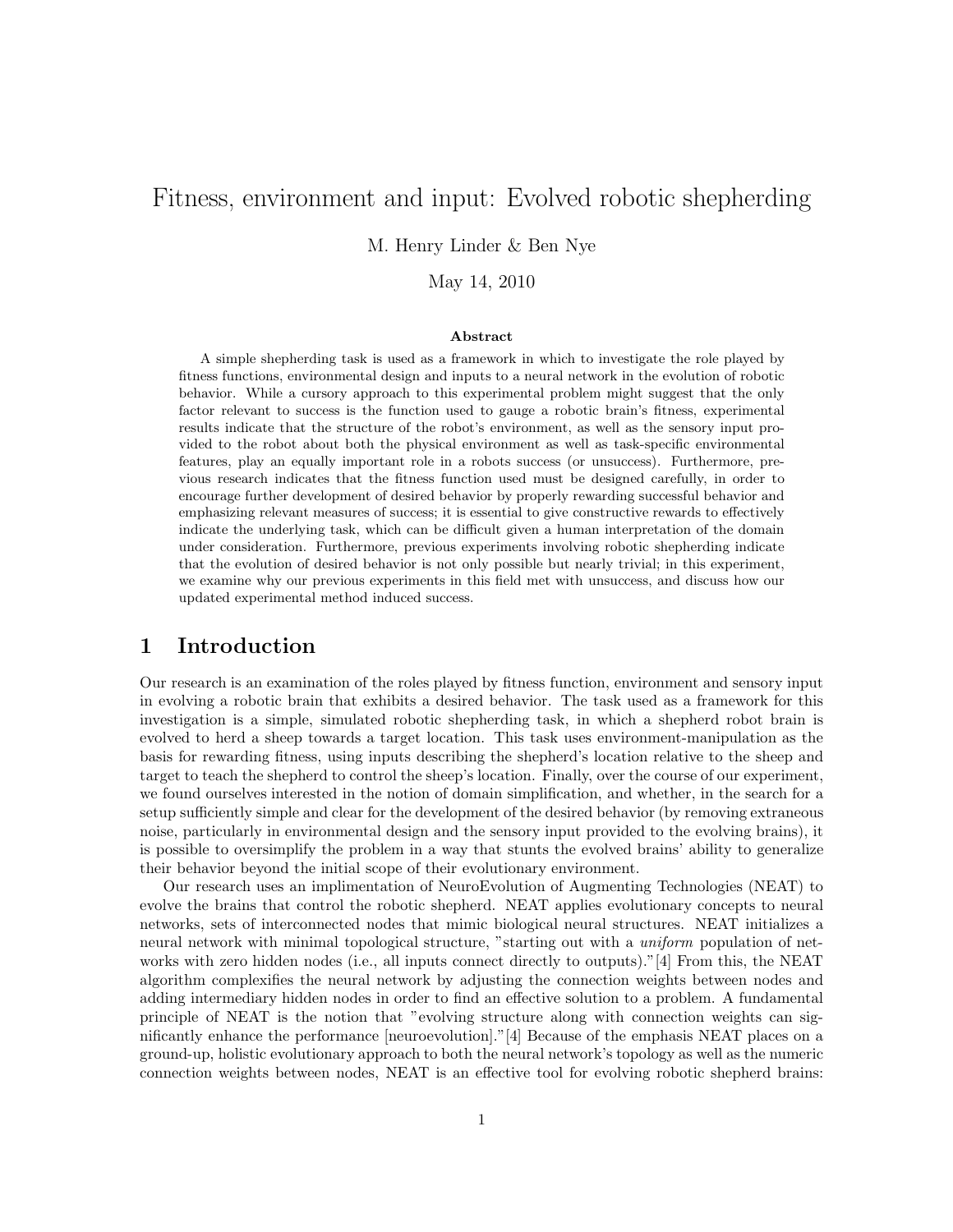

Figure 1: Topological structure of an evolved shepherd brain

an overly-simple brain is evolved into an effective neural control structure based on trial and error through the random weights NEAT assigns upon intialization, and removes any potential human bias towards what might constitute an effective topology. Figure 1 shows the topology of a neural network evolved by NEAT that displays tangible shepherding behavior, in this case after 48 generations. The top four nodes, numbered 1-4, represent the sensory input nodes; the bottom two, 5 and 6, represent the motor outputs; and 7 and 8 are hidden nodes. It is interesting to note that, despite the seemingly complex nature of even this simple task, namely extrapolating an effective strategy to obtain high fitness based on a small set of basic inputs (one that, as will be discussed later, generalizes beyond the initial environment in which this brain was evolved), the neural network's topology remains minimal. This also demonstrates the benefit of NEAT in not over-complexifying, instead finding an effective strategy that may nevertheless be limited in its complexity.

Preceding our research are two studies that examined the evolution of robotic herding behavior: the first in 1996, by Schultz et al.[3], the second in 2001, by Potter et al.[2], the latter of which expanded upon the research of the former.

The former research[3] represents an early forray into evolutionary robotics applied to a complex problem. The task is very similar to ours: a robotic shepherd is provided with sensors indicating the ranges and bearings to the target and the sheep, as well as the sheep's heading with respect to the bearing to the sheep. This research differs from ours in multiple ways: first, it was performed using real robots, necessitating the presence of a sensor indicating the sheep's heading, a sensor we found extraneous due to the simulated and simple nature of our sheep's behavior. Second, the robots did not use neural networks, but instead developed rule-based behavior evolved by a genetic algorithm. Third, we expand upon this experiment by diversifying the types of inputs provided to the shepherd, as well as situating the robots in a variety of experimental environments.

The latter research[2] had as its primary focus the evaluation of the relative success of homogenous and heterogenous brains in cooperative robots, examined within the context of robotic shepherding. However, this research is primarily relevant to that presented in this paper because of its examination and recreation of the research presented in [3]. This research utilized feed-forward neural networks,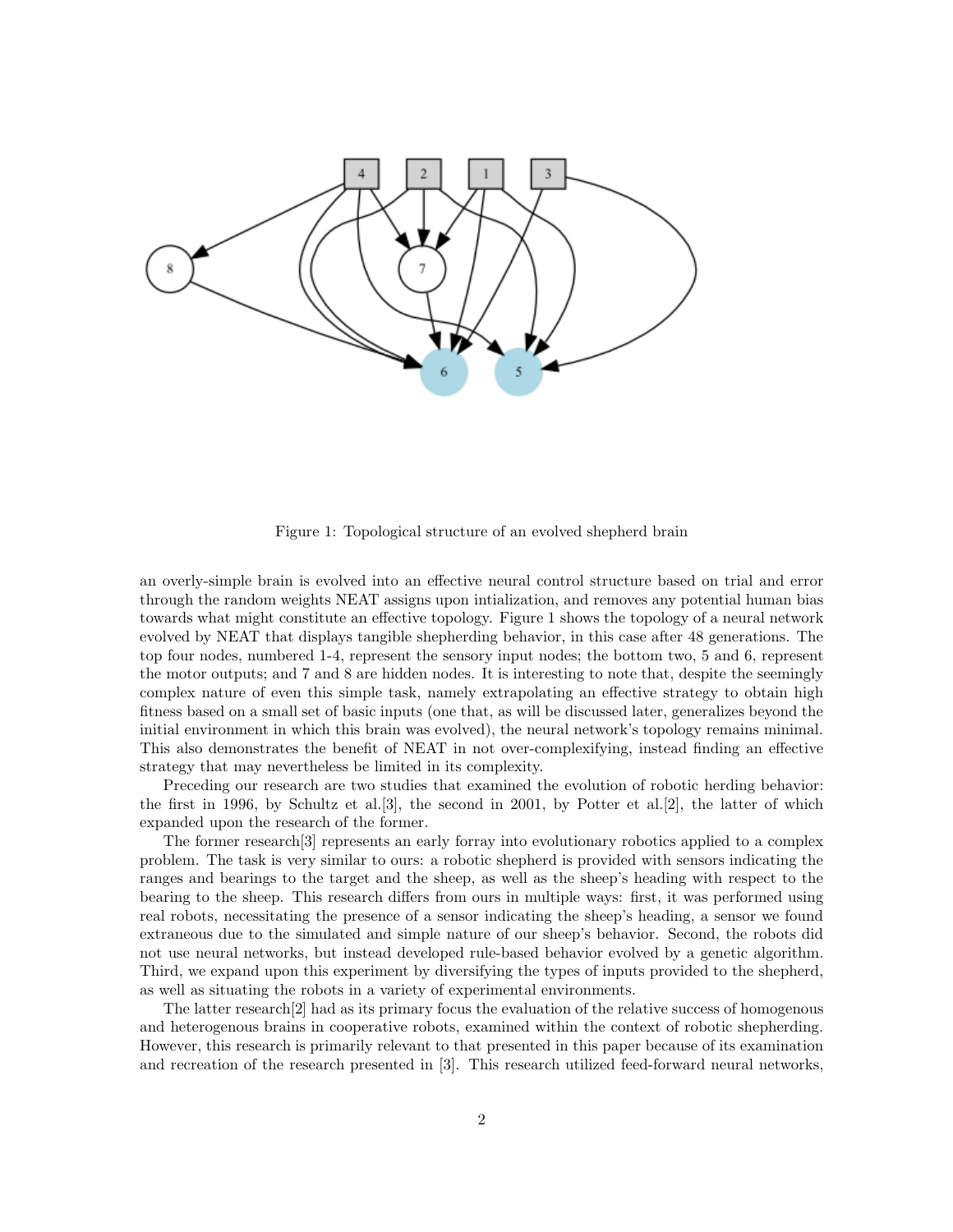as with our research, though the topology of the network was designed by hand. Additionally, the sensory inputs consisted of a range and bearing to the sheep, with all angles relative to the sheep's angle to the target. This research went beyond a single, evolving shepherd maniuplating a sheep that "reacts to the presence of nearby objects by moving away from them. Otherwise, the sheep moves in a random walk."[3] Instead, sheep were also given motivation to avoid the target corral and to seek to exit the environment.

These two predecessors found that evolutionary robotics is not only capable of developing robotic shepherds, but was very successful at it. Particularly, [2] found that, while recreating the basic task of [3] involving a single sheep with obstacle-avoidance and a single shepherd, "Although these control systems were evolved for 50 generations...a controller with near optimal behavior on this simple task was easily evolved in as little as 2 generations."[2] The success of these experiments suggests that a NEAT-based approach will be similarly successful; furthermore, the research of [2] suggests that, when using neural networks to evolve behavior, the task may be trivial to solve. We suspect that, given the ground-up complexification of NEAT, shepherding behavior will arise within a simliarly short time-frame in our experiment.

However, our own exposure to this research has precedent as well[1], in which we sought to evolve robotic shepherds using NEAT—the present research is essentially a contination of our initial experiment. However, in spite of the above conjecture that robotic shepherding would evolve easily with NEAT, our initial experiments in our first paper indicated otherwise: across a variety of fitness functions and simplifications of the sheep's behavior, the only success that was observed arose in a very basic setting. Thus the conclusion that "our difficulty in obtaining acceptably successful herding behavior must be attributed to some combination of inputs, fitness function, and the environment."[1] Thus our present focus on these three factors in our expansion and continuation of this initial experiment.

### 2 Experimental Method

Because we began our research with the benefit of a prior experiment to learn from, our approach has been focused on refining the structure of our experiment and understanding the ways in which the experimental variables impact the evolution of the desired shepherding behavior, primarily with respect to three different components: the environment; the sensory inputs; and the fitness function. Of additional albeit secondary importance are the parameters provided to NEAT in order to evolve the neural network brains, specifically the size of the population under evolution and the number of steps used in each trial. Finally, we discovered in both our prior and present experiments that these three primary factors are neither isolated in their specification nor independent of the other factors; in reality, they depend heavily upon each other.

In both experiments, the robots were Pioneer robots simulated in the Pyrobot robotics simulator. In our initial experiment, the robots were situated in an environment confined by a 10x10 bounding box; the target was located in lower left corner, the sheep in the direct center, and the shepherd's location was randomized in the upper 40% of the environment. The random shepherd location and bearing was intended to prevent location-specific behavior, and to induce generalized strategies. The sheep, which had a hard-coded brain, was equipped with three behaviors; in order of precendence: wallavoidance; shepherd-avoidance; and a wandering pattern (in later trials, the wandering was disabled, in order to reduce the distractions and make it easier for the shepherd to manipulate the sheep's position; it was with wandering disabled that the only successful shepherding behavior arose, although it is interesting to note that this shepherding behavior was generalized to the extent that the successful shepherd trained without wandering could also herd a wandering sheep). In our present experiment, we used the same hard-coded sheep brain, with wandering disabled. The sheep is programmed to flee in the direction opposite that of the approaching shepherd when the shepherd comes within an unacceptable radius of the sheep; the sheep's heading is situated properly instantaneously away from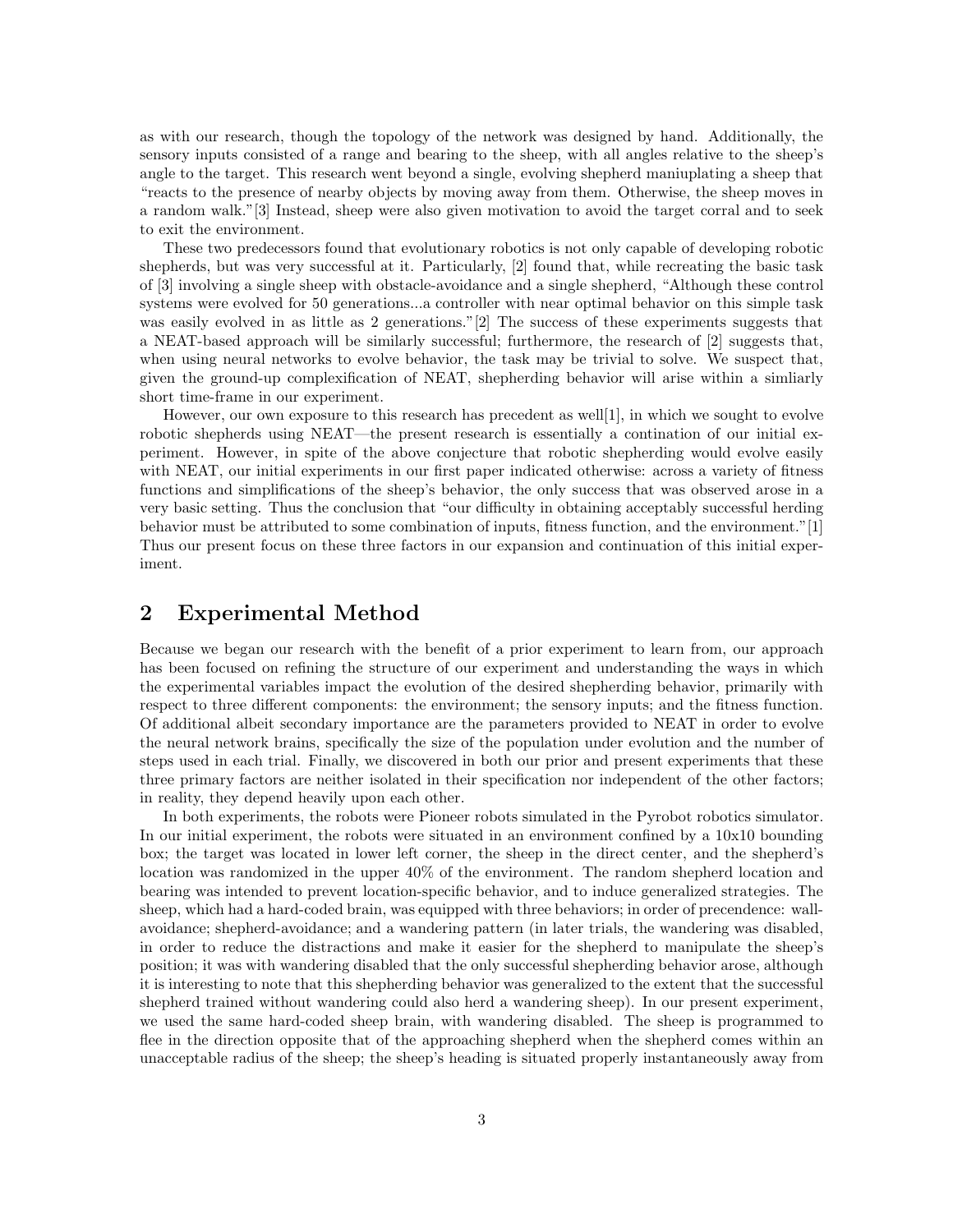the shepherd, obviating the need for a sensor indicating which direction the sheep is facing. Also disabled was wall-avoidance, for reasons that are discussed below; thus, the sheep's behavior consists only of shepherd-avoidance.

In our pervious experiment, we hoped to not only evolve shepherding behavior, but along the way, we hoped to evolve wall-avoidance behavior, as well. To this end, the sensors given to NEAT were the ranges and bearings from the shepherd to the sheep and target, as well as the minimum of both the front-right and front-left sonar sensors; outputs consisted of translate and rotate values, which was later changed to direct control of the left and right motor outputs. Trials were ended prematurely if the shepherd stalled against a wall.

We have identified the sensors as a crucial obstacle in development of shepherding behavior. For the most part, successful shepherding does not in any way involve wall-avoidance, as the most efficient strategy is for the shepherd to situate itself behind the sheep such that shepherd, sheep, and target are colinear. However, 33% of the inputs to the neural network consisted of sonar sensors, which did not contribute to the robot's knowledge of how to achieve high fitness. Thus, we realized that the sonar sensors, in all likelihood, were a distraction, as sonar sensors could differ wildly without any impact on fitness. As wall-avoidance is not a primarily-desired behavior in evolution, we made the decision in the present experiment to strip the robots of their sonar sensors. But stalling was still of concern, because robots that explored the environment (that is, did not just spin in place) were inadvertantly punished by shortened trials if they ran into a wall. So, the decision was also made to remove the bounding box in the environment.

Thus, in our present experiment, the environment consists of an infinite plane. Trials are ended early if the sheep strays further than 20 units from the target, or if the shepherd strays further than 20 units from the sheep. Thus, wall-avoidance in the sheep was unnecessary, as were the distracting sonar sensors provided to NEAT. There was no discernable difference between shepherds with outputs of translate/rotate and left/right motor outputs, so the outputs in our experiment were restricted to left/right motor outputs for the sake of uniformity.

However, given the difference in inputs between the research of [3] and [2], we sought to experiment with both types of inputs, yielding two distinct sets of inputs. Input set 1 consists of bearings and ranges from the shepherd to the sheep and target, with all angles relative to the shepherd's heading; input set 2 consists of the bearing and range to the sheep, the sheep's distance from the target, and the angle between the shepherd and the vector between the sheep and the target. This fourth input in set 2 indicates the angle between the shepherd's current heading and the optimal heading for shepherding. That is, when the shepherd is directly behind the sheep such that sheep, shepherd and target are colinear, this input gives an angle of 0. We also adjusted angles to be measured not based directly off the shepherd's heading, because this had the potential for confusion, as well: while straight ahead gave a value of 0, an angle of  $364°$  would give a value near 1, when in fact the difference between the two angles is negligible. Therefore, angles are given by values between -1 and 1, with 0 corresponding to the shepherd's heading.

We further devised three different environments in which to evolve shepherds, with predicted increases in difficulty. The reasoning behind such differences in environment is to examine the way in which environmental complexity impacts evolution. In the "easy" environment, the target is located at a point  $(0,0)$ , the sheep at  $(5,5)$ , and the shepherd at  $(10,10)$ . This environment situates the sheep, shepherd and target colinearly from the beginning, causing the shepherd to only need to move directly towards to target to successfully shepherd. In the "medium" environment, the only change is that the sheep's placement is randomized between either  $(0,10)$  or  $(10,0)$ , requiring the shepherd to maneuver around the sheep before directing it towards the target. Finally, the "hard" environment randomizes the location of both shepherd and sheep, with one at  $(0,10)$  and the other at  $(10,0)$ , a more difficult version of the medium environment, such that the shepherd must make a wide arc around the sheep before it can herd it to the target. In all of these, the shepherd's initial heading is randomized, to promote generalization.

Finally, we have used two fitness functions in measuring shepherding success. In our first experi-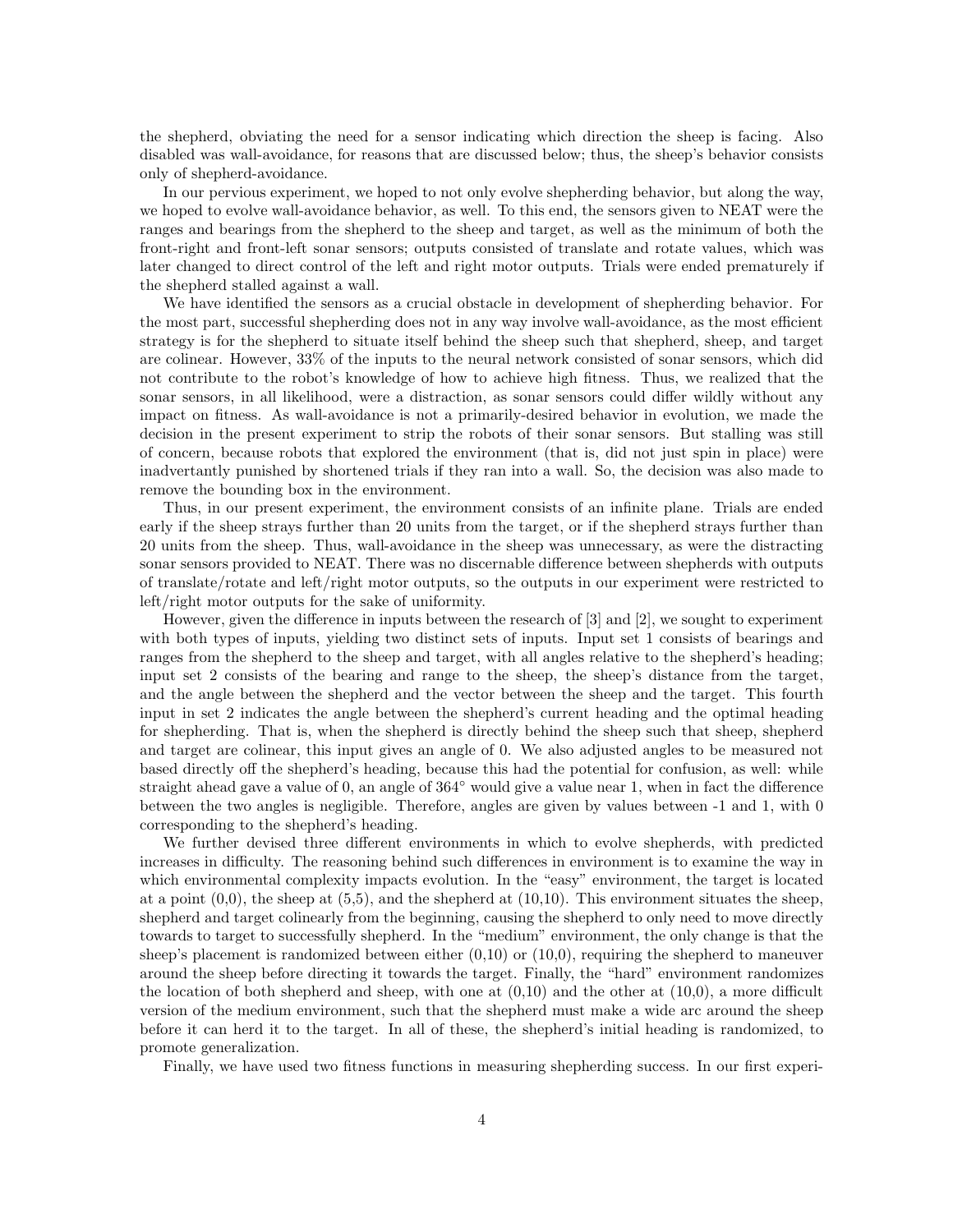ment, the fitness functions used were intended to strike a balance between continuous fitness—which rewards the behavior of the robot across the entire trial, instead of awarding fitness based solely on final conditions, which may not accurately reflect its overall ability to shepherd—and discrete fitness—which, in a task such as shepherding, is significant because the desired behavior is explicitly to manipulate the sheep's location to a specific end-condition. Strictly continuous fitness—e.g., based on the cumulative distance of the sheep from the target—was unsuccessful because it improperly rewarded individuals that spun in place, while penalizing those that explored the environment (the first step towards herding behavior), because the former accrued fitness despite exhibiting no desired behavior, while the latter often had their trials ended prematurely due to stalling, thus stunting the number of steps for which fitness was awarded. Successful behavior arose with a purely discrete fitness function, based on the sheep's ending distance from the target; because of the bounding box, and the low number of steps in each trial, it was unlikely that a shepherd would accidentally move the sheep away from the target after moving it towards it, so the lack of continuity was not a distinct problem.

With the present experiment, our initial fitness function stored the minimum distance the sheep ever came within the target, and based fitness off the inverse of this; trials were ended early if the sheep came within 1 unit of the target, and full fitness was awarded. This allowed for a continuous component—the sheep's overall closest distance to the target—while at the same time preserving the discrete nature of the task, namely the distance of the sheep from the target. However, we realized that small differences in this minimum distance did not significantly impact the amount of fitness awarded, despite the fact that even small decreases were highly relevant. As a result, the second fitness function we designed was an exponential fitness function, where fitness is calculated by 2<sup>start−minimum</sup> where "start" is equal to the starting distance and "minimum" is equal to the sheep's minimum distance from the target over the course of the trial; as with the first fitness function, full fitness is awarded and the trial is ended prematurely if the sheep comes within 1 unit of the target.

Each neural network brain is tested for 3 trials, and brains are evolved for 50 generations. Initially, the number of steps in each trial was 200, and the size of each population was 20. However, early success was had with input set 1 in the easy environment (shown in figure 1), and this behavior was generalized to the extent that these successful brains were also successful in the medium and hard environments. However, even these fully evolved brains often required more than the default 200 steps to complete the shepherding task (completion defined as manipulating the sheep to within 1 unit of the target), suggesting that if successful brains are to be evolved from scratch in the medium or hard environment, they will also need a larger step-count. Additionally, we suspect that a larger population size could increase the likelihood of successful behavior arising. As a result, further runs were conducted in the medium and hard environments with 400 steps in each trial and population sizes of 35.

Finally, given the successful shepherding behavior that arose quickly in the easy environment, we decided to try to oversimplify the environment to see if it was possible to evolve brains that were successful only in their evolutionary environment. To accomplish this, we also conducted an evolution in the easy environment where the shepherd's heading is always directed towards the target. Theoretically, then, the shepherd will only need to learn to drive straight in order to receive full fitness.

### 3 Results

As alluded to above, successful shepherding behavior arose with input set 1 in the easy environment, with the fitness function based on the inverse of the sheep's minimum distance from the target. However, this was the only success in the initial set of runs, with no successful shepherding displayed by set 1 in the medium or hard environments, or by any brains equipped with input set 2. The successful brain was further able to scale to the medium and hard environments and successfully shepherd there, as well. Consistent, though rudimentary, shepherding behavior arose after 7 generations, and optimal behavior arose after 11 generations. This was the closest our results came to the trivial results of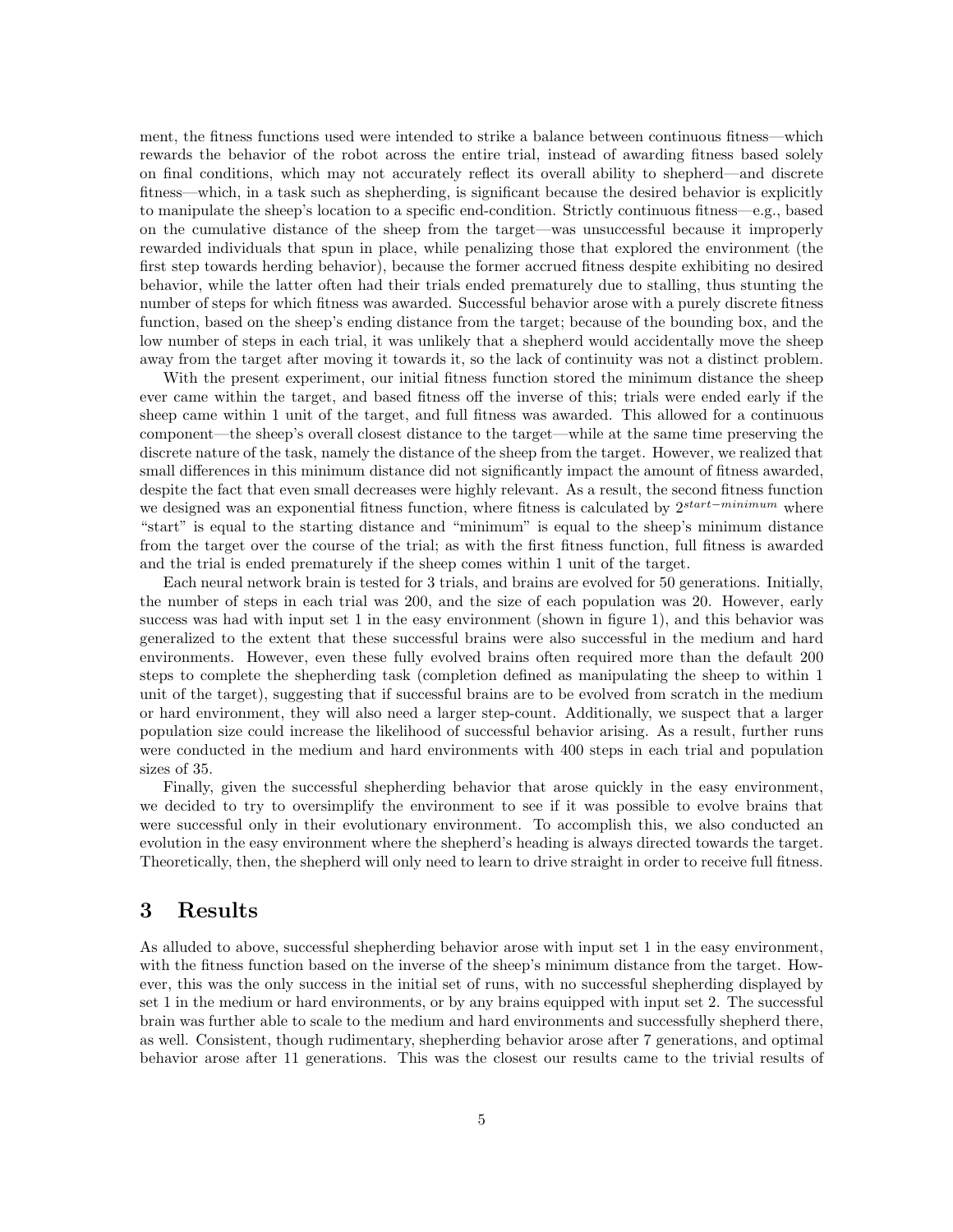[2]. However, though initially mystifying, the reason for this seems to be straightforward: whereas [2] evolved neural networks with fixed and intentionally designed topology, which incorporated hidden nodes from the beginning, NEAT begins with the simplest possible neural network, devoid of any hidden nodes and randomized connection weights between the input and output nodes. It is therefore to be expected that optimal shepherding behavior took more than 2 generations to emerge, because the neural networks needed additional generations to complexify to a point where proper behavior was possible. Thus, it is impressive that successful shepherding occurred after only 7 generations, and optimal behavior after only 11, because the neural networks were initialized with nothing. Additionally, it is interesting to note that even after 48 generations, shown in figure 1, the network only has 2 hidden nodes, where even in the simple recreation of [3] by [2], 3 hidden nodes were used.

Of further interest in comparison with the research of  $[2]$  is the potential reason for the uniform failure of input set 2 across all runs—no shepherding behavior arose in any of the 3 environments, nor did the change in fitness function have any impact on the success of the second set of inputs. Upon closer examination of the paper on the reasearch of [2], it was noticed that, in their recreation of the task that mirrors ours, the neural network featured only 3 input nodes, where our input set 2, meant to mimic their inputs, consisted of 4 inputs: the additional input is the distance between the sheep and the target. Also, we measured the angle to the vector between the target and the sheep, while [2] measured the angle to the same vector as it extended behind the sheep; however, this difference of 180<sup>°</sup> seems insignificant and arbitrary. Similarly, the additional input does not seem to be problematic, at least on principle; at most, it might make the task minorly more complex to learn, though this should not take longer than the 50 generations that we ran, given our own success after only 7 generations with input set 1. Finally, however, it is possible that the explanation for the total lack of success had by input set 2 was a result of insufficient complexity: [2] initialized a neural network with 3 hidden nodes to handle only 3 input nodes, while in our experiment, complexity maximized with at most 2 hidden nodes to account for 4 input nodes. Therefore, it is still plausible, albeit potentially far-fetched, that a significant increase in generations would have yielded more success.

The exponential fitness function did not have a significant impact on performance; in fact, when compared with the success found with the initial fitness function in the easy environment, the exponential fitness function resulted in less successful shepherding. However, it is unclear whether this is a fundamental principle defining the relative success of both fitness functions, or whether this disparity was incidental to the limited number of runs performed.

The brains evolved in the medium and hard environments with larger population sizes and higher step counts, using input set 1 and both fitness functions, produced mixed results: on the one hand, fitness was tangibly higher (on average) than that found in runs with shorter trials, and occasionally, identifiable shepherding behavior was witnessed. However, emphasis must be placed on the occasional nature of this behavior; it was far from consistent, and must be viewed as limited success at best. This suggests that further, additional tweaks to the experimental parameters are necessary in order for shepherding behavior to arise in the medium and hard environments.

Finally, the brains intended to be under-generalized behaved as predicted: under evaluation by both fitness functions, the shepherds developed effective shepherding, but only in the exact environment they were evolved in. Shepherd's under-generalized to the point of lacking generalization at all. Brains were evolved that simply forged straight ahead, and even minor shifts in the location of the sheep from its initial colinear placement caused the shepherd to falter in its ability to complete the task.

### 4 Conclusion

Based on our experimental results, it is possible to draw conclusions about the roles played by fitness function, sensory input, and environmental design, as well as the possibility for minor changes in these to drastically change the nature of the task at hand. This last component—under-generalization—is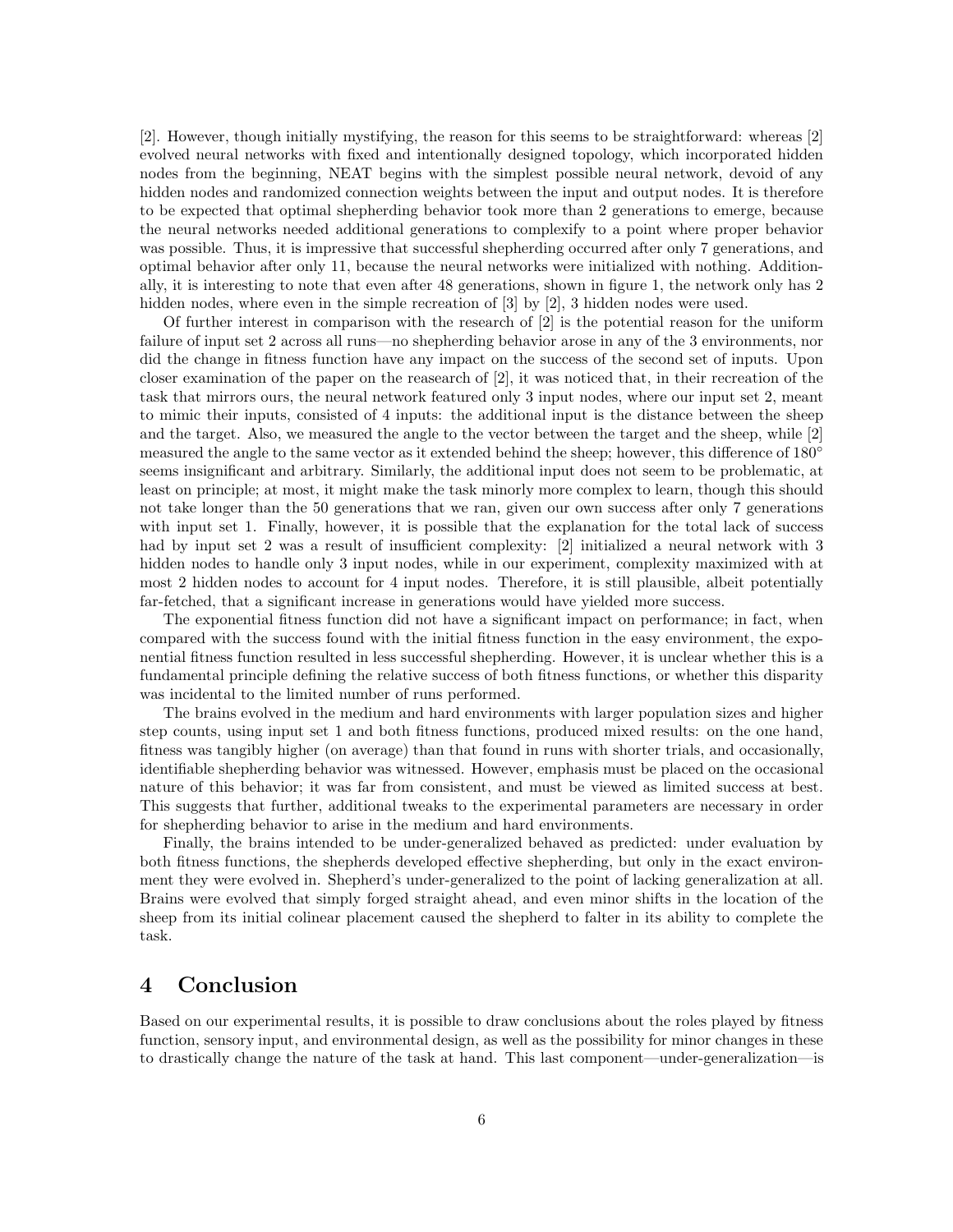perhaps the simplest to summarize: as witnessed with the under-generalized shepherd evolved in the easy environment, a simple environmental variable, namely disabling a random initial heading for the shepherd, results in behavior that is successful only when restricted to the learning environment. That is, by lessening the diversity of situations to which the learning robot is exposed, the brains evolved address a fundamentally different task from their more generalized counterparts. Whereas the latter explore the environment by default and necessity, given the statistical infrequency of a "perfect" heading allowing for strictly straight movement to yield perfect fitness, the former are only exposed to this "ideal" circumstance. As a result, the task's nature shifts from one where the shepherd must maneuver around the environment, in the process often causing the sheep to move, to a task in which the shepherd is taught only to move in a straight line. Thus, this domain simplification stunts the exploration and learning of the shepherd. It is particularly interesting and compelling how drastically the learned behavior changes with such a seemingly minor change: while the most successful shepherding brains could adapt to more difficult environments, the under-generalized shepherds could not even account for minor changes in their environment, given the limited scope of their learned behavior.

The nature of the fitness function is quite important to the development of the desired behavior, as was witnessed at the end of our previous research [1], and which was further reinforced in the present experiment. A careful balance must be struck: in our experiment, it was necessary to retain the emphasis on end-conditions in the environment, specifically the proximity of the sheep to the target, in evaluating the fitness, while at the same time accounting for the possibility that mistakes will occur and that taking into account *only* the end conditions may improperly interpret a given brain's behavior. The tentative sub-optimal assessment provided by the exponential fitness function suggests that, while the fitness function based on the inverse of the sheep's minimum distance from the target may undervalue initial exploration and subtle improvements in behavior, it is possible that the exponential fitness function may overvalue such exploration. An individual with the above ideal heading that happens to move directly towards the sheep would be disproportionately rewarded for behavior that is not generalizable, a potential weakness in the function due to the potential to skew results. In addition, it is important, when designing a fitness function, to design a function that rewards the proper behavior: it is possible for a fitness function that seems promising to a human eye to have unintended side-effects in actuality, such as a continuous fitness function that improperly rewards individuals that spin in place. Thus, care must be taken when deciding how to award fitness, and the nature of the task must be accounted for: in the robotic shepherding domain, a discrete fitness function is most appropriate, where another task might benefit instead from a strictly continuous fitness function.

It is also immediately evident that the sensory input to the neural networks controlled by NEAT can have a heavy impact on learning ability. By reducing the number of sensory inputs from 6 to 4 between our first and second experiments, we witnessed an immediate change in evolutionary success. The removal of sonar sensors decreased the dimensionality of the task, making it easier for the robotic brains to develop the desired behavior by extrapolating the relationship between various inputs and the fitness received. However, it is also possible for the sensory input to be misguided; for stillunclear reasons, the second set of inputs to the neural network were not sufficiently lucid to allow for behavioral evolution. The problem may be similar to that confronted in our initial experiment, with sensors that seem logical to a human brain providing inadequate information to the brains in evolution. Therefore, as with the fitness function, care must be taken in understanding the relevant components of an experiment when deciding how to present the environment to the robot. Robotic development is similar to that of children, in that too much information can be problematic for learning; however, while nature limits the biological sensory apparati of children, it is up to the researcher to place boundaries on what the robot knows about his surroundings.

But the surroundings must be designed, as well, and it is here that the third piece of our refined research comes into play. Removing sonar sensors but retaining a bounding box would most likely result in behavior similar to that found in our previous research, at least initially, wherein robots that